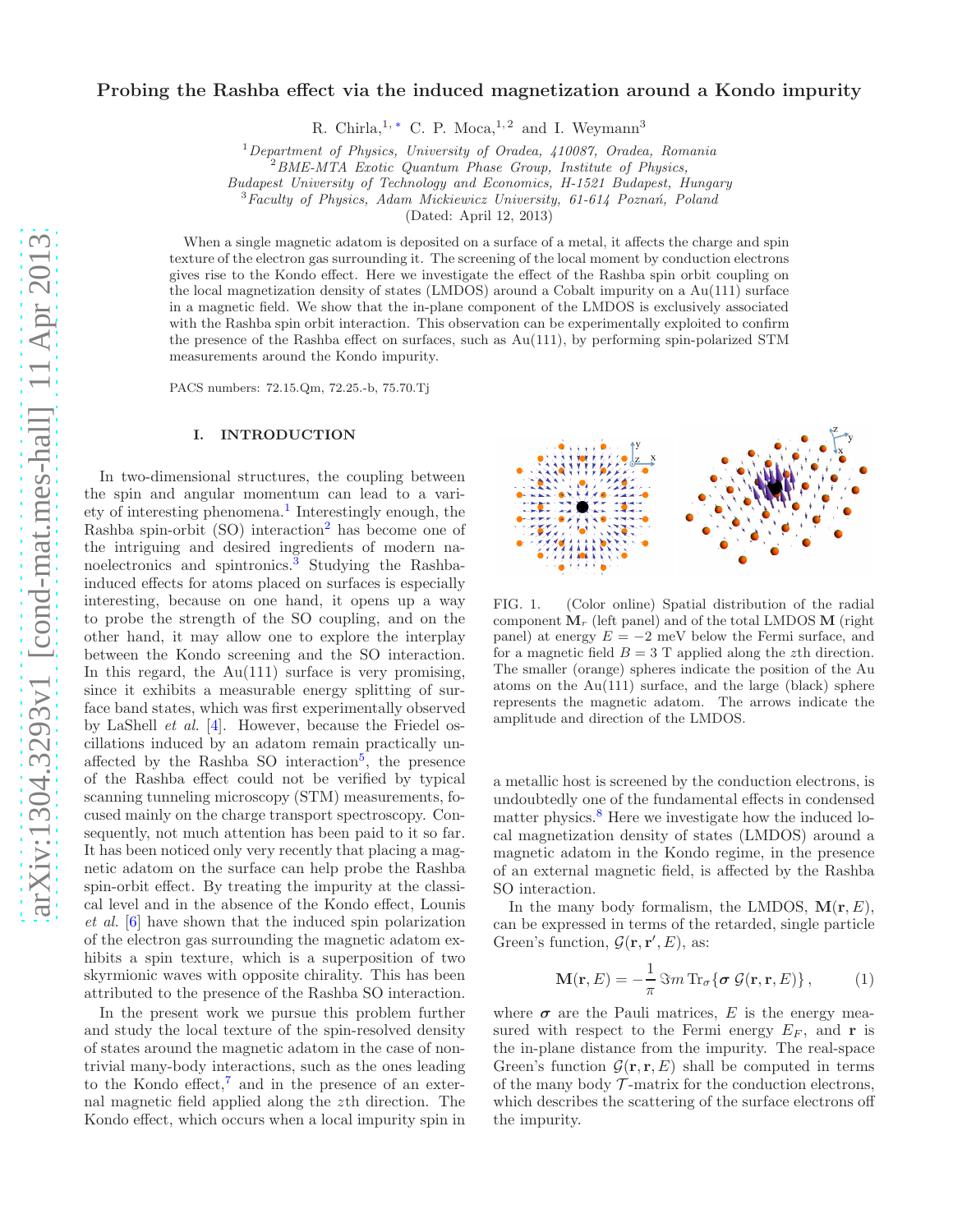To make quantitative estimates, we focus on a Co atom on a Au(111) surface,  $9,10$  $9,10$  for which a Kondo temperature  $T_K$  of about 75 K was extracted from STM spectroscopy measurements.<sup>[10](#page-6-10)</sup> The Au(111) surface is modeled within the tight binding approximation (TBA), which, in spite of its simplicity, is able to properly describe the disper-sion of the Au surface states.<sup>[11](#page-6-11)</sup> To capture the Kondo physics correctly, the Co impurity is described in terms of the Anderson model.<sup>[12](#page-6-12)</sup> The many body  $\mathcal{T}$ -matrix is related to the Green's function describing the local or-bitals of the Co ion, (see Sec. [II B 2\)](#page-3-0) which can be then computed with the aid of the numerical renormalization group (NRG) method, $^{13}$  $^{13}$  $^{13}$  known as the most versatile and accurate in treating quantum impurity problems. Moreover, to make realistic predictions, in NRG calculations we take into account the full energy dependence of the density of states (DOS) of the Au(111) surface. While in general the magnetic impurity itself can have a complicated orbital structure, and channels with different symmetries may couple to the surface, within the NRG approach the coupling is assumed to have an s-wave symmetry.

One of the main results of this paper–a non-vanishing in-plane magnetization  $M_r$ – is sketched in Fig. [1](#page-0-0) together with the total magnetization  $M$  in a magnetic field,  $B =$ 3 T. Notice that at  $B = 0$ , the local polarization vanishes,  $M = 0$ . Although the total LMDOS  $M = (M_x, M_y, M_z)$ is an important quantity, we have found that the in-plane component  $M_r$  is much more interesting, as it is strongly affected by the presence of the SO interaction. On the other hand, the out of plane part,  $M_z$ , depends weakly on the Rashba interaction and displays a spatial behavior that is somewhat similar to the one observed in the local density of states (LDOS),  $9,14,15$  $9,14,15$  $9,14,15$  More than that,  $M_r$  is a pure Rashba effect, as it vanishes if the SO interaction is turned off.

Experimentally, it is possible to measure the radial component of the energy-dependent LMDOS with the state-of-the-art spin-polarized STM techniques, $^{16}$  $^{16}$  $^{16}$  which can thus provide an important information on the presence and strength of the Rashba SO interaction. In this paper, using realistic parameters, we study the behavior of the energy and position-dependent LMDOS in the region around the magnetic impurity.

The paper is organized as follows: In section [II](#page-1-0) we introduce our model Hamiltonian that describes the Au surface. The description of the magnetic impurity problem is also presented in the same section. In section [III](#page-4-0) we present and discuss our numerical results. We close with conclusions in [IV,](#page-5-0) where our main findings are reiterated.

# <span id="page-1-0"></span>II. THEORETICAL FRAMEWORK

#### A. Modeling the Au(111) surface

Let us introduce the details of the lattice under investigation, the tight-binding Hamiltonian describing it, and the corresponding band structure. The Au(111) surface presents a hexagonal structure, with one atom per unit cell. The basis vectors of the direct lattice are  $t_1 = (\sqrt{3}/2, 1/2) a$  and  $t_2 = (-\sqrt{3}/2, 1/2) a$ , with a the lattice constant ( $a = 5.75 \text{ Å}$ ). Here we are particularly interested in the changes induced locally by a magnetic impurity in the LMDOS. We shall not address the so-called herringbone reconstruction<sup>[17](#page-6-17)</sup>, which may be relevant when analyzing photoemission spectra. Also, the external magnetic field is assumed to produce no kinetic effects on the surface states, as its effect is marginal. In spite of its simplicity, this tight binding description is rather robust, and can be checked against more sophisticated ab-initio band structure calculations, $^{18}$  $^{18}$  $^{18}$  or compared to experimentally measured binding energies.[4](#page-6-4)

## 1. Hamiltonian for the Au(111) surface

We model the  $Au(111)$  surface in terms of a tight binding Hamiltonian, $^{11}$  $^{11}$  $^{11}$  taking into account the hopping between the nearest-neighbor  $p_z$ -orbitals subject to the Rashba SO interaction

<span id="page-1-1"></span>
$$
H_0 = \sum_{\langle \mathbf{r}, \mathbf{r}' \rangle} \sum_{\sigma} \left( t_{\mathbf{r}, \mathbf{r}'} + E_p \, \delta_{\mathbf{r}, \mathbf{r}'} \right) \Psi_{\mathbf{r}, \sigma}^{\dagger} \Psi_{\mathbf{r}', \sigma} \qquad (2)
$$

$$
+ i \, \alpha \sum_{\langle \mathbf{r}, \mathbf{r}' \rangle} \sum_{\sigma \sigma'} \left[ \sigma \times \frac{\mathbf{r} - \mathbf{r}'}{|\mathbf{r} - \mathbf{r}'|} \right]_{\sigma \sigma'}^{z} \Psi_{\mathbf{r}, \sigma}^{\dagger} \Psi_{\mathbf{r}', \sigma'} \, .
$$

The first term describes the hopping and the on-site energies, while the second one is due to the Rashba spinorbit coupling. Here,  $\Psi^{\dagger}_{\mathbf{r},\sigma}$  creates an electron in the Au  $p_z$ -orbital at position r with spin  $\sigma$ ,  $t_{\mathbf{r},\mathbf{r}'}$  are the nearestneighbor hoppings between these orbitals, and  $E_p$  denotes their on-site energies. In the second term,  $\alpha$  is the strength of Rashba interaction.

By fitting the tight binding dispersion,  $\varepsilon_{\tau}(\mathbf{k})$ , to the experimentally measured binding energy of Ref. [\[4](#page-6-4)] along the  $\overline{\Gamma}\overline{M}$  direction, one can extract the band parame-ters<sup>[11](#page-6-11)</sup>:  $t = -0.30 \text{ eV}, E_P = 1.41 \text{ eV}$  and  $\alpha = 0.02 \text{ eV}$ . We note that the effect of the external magnetic field on the surface electrons is rather minimal. A simple analysis of the energies involved, shows that the Zeeman splitting for a magnetic field of about 3 T (the g-factor was taken to be  $g = 2.5$ ) is  $\Delta E_Z = 0.43$  meV, i.e. five times smaller than the Rashba energy:  $E_R = -3\alpha^2/(2t) = 2.08$  meV, and tiny as compared to the band parameters t and  $E_n$ . Consequently, the effect of the magnetic field on the conduction electrons is neglected.

The Hamiltonian [\(2\)](#page-1-1) can be diagonalized in Fourier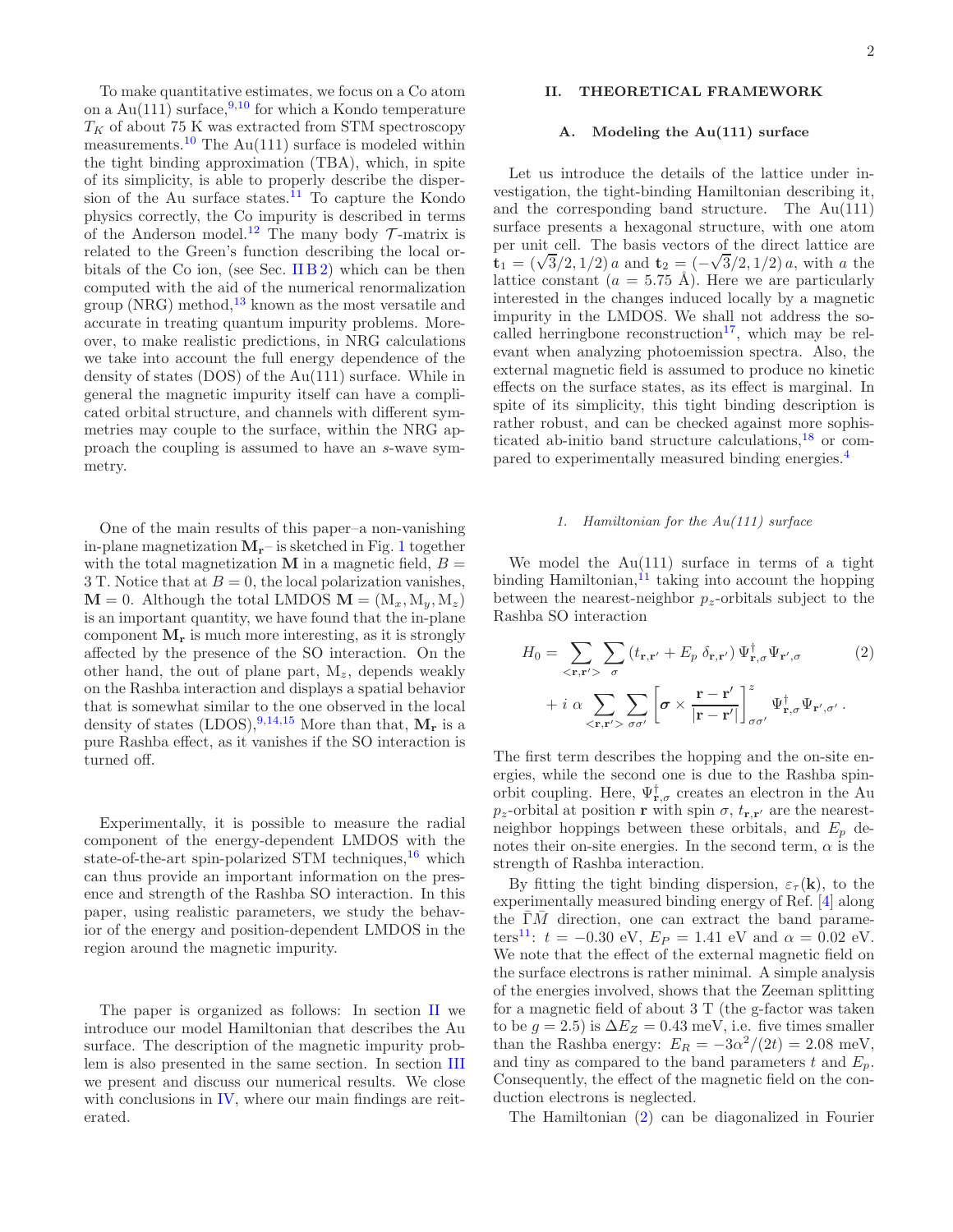space by expanding the field operators  $\Psi_{\mathbf{r},\sigma}$  as

$$
\Psi_{\mathbf{r},\sigma} = \frac{1}{\sqrt{\Omega}} \sum_{\mathbf{k},\tau} e^{i\mathbf{k}\cdot\mathbf{r}} \, e_{\tau,\sigma}(\mathbf{k}) \, c_{\mathbf{k},\tau} \,, \tag{3}
$$

where  $\Omega$  is the number of unit cells, and  $c_{\mathbf{k},\tau}$  annihilates an electron with momentum **k** in the chiral band  $\tau = \pm 1$ . Then, the dispersion is:  $\varepsilon_{\tau}(\mathbf{k}) = E_p + G(\mathbf{k}) + \tau |F(\mathbf{k})|$ , with

$$
G(\mathbf{k}) = 2t \left[ 2 \cos \left( \frac{\sqrt{3}}{2} k_x a \right) \cos \left( \frac{1}{2} k_x a \right) + \cos(k_y a) \right],
$$
  

$$
F(\mathbf{k}) = -\alpha \left[ (1 + \sqrt{3}i) \sin \left( \frac{\sqrt{3}}{2} k_x a + \frac{1}{2} k_y a \right) + \right.
$$
  

$$
+ (1 - \sqrt{3}i) \sin \left( \frac{-\sqrt{3}}{2} k_x a + \frac{1}{2} k_y a \right) + 2 \sin k_y a \right].
$$
  
(4)

Here, the form factor  $G(\mathbf{k})$  is coming from the nearestneighbor hopping and  $F(\mathbf{k})$  is due to the Rashba SO interaction. The chiral band energies  $\varepsilon_{\tau}(\mathbf{k})$ , and the wave function amplitudes  $e_{\tau,\sigma}(\mathbf{k})$  are determined by solving the eigenvalue equation

$$
\sum_{\sigma'} H_{\sigma\sigma'}(\mathbf{k}) e_{\tau,\sigma'}(\mathbf{k}) = \varepsilon_{\tau}(\mathbf{k}) e_{\tau,\sigma}(\mathbf{k}), \qquad (5)
$$

with  $H_{\sigma\sigma'}(\mathbf{k})$  the components of the Hamiltonian [\(2\)](#page-1-1) in Fourier space and spin basis. Its matrix form is

$$
H(\mathbf{k}) = \begin{pmatrix} E_p + G(\mathbf{k}) & F(\mathbf{k}) \\ F(\mathbf{k})^* & E_p + G(\mathbf{k}) \end{pmatrix}.
$$
 (6)

The corresponding eigenvectors can be evaluated analytically,

<span id="page-2-2"></span>
$$
e_{+}(\mathbf{k}) = \frac{1}{\sqrt{2}} \left( 1, \frac{F(\mathbf{k})^*}{|F(\mathbf{k})|} \right)^T,
$$
  
\n
$$
e_{-}(\mathbf{k}) = \frac{1}{\sqrt{2}} \left( 1, -\frac{F(\mathbf{k})^*}{|F(\mathbf{k})|} \right)^T.
$$
 (7)

Then, in terms of the creation and annihilation operators for electrons in the chiral basis,  $H_0$  becomes

$$
H_0 = \sum_{\mathbf{k},\tau} \varepsilon_\tau(\mathbf{k}) \ c_{\mathbf{k},\tau}^\dagger \ c_{\mathbf{k},\tau} \,, \tag{8}
$$

with the operators  $c_{\mathbf{k},\tau}$  satisfying the canonical anticommutation relations,  ${c_{\mathbf{k},\tau}, c_{\mathbf{k}',\tau'}^{\dagger}} = \delta(\mathbf{k} - \mathbf{k}')\delta_{\tau,\tau'}.$  In this way, the surface can be described in terms of free states, but with some chiral band structure.

#### 2. Non-interacting Green's function

In the non-interacting limit, the retarded Green's function in the real space is defined in terms of the field operators for the conduction electrons as,

$$
\mathcal{G}^{(0)}_{\sigma\sigma'}(\mathbf{r}_i, t; \mathbf{r}_j, t') = -i\theta(t - t') \langle \{\Psi_{\mathbf{r}_i, \sigma}(t), \Psi^{\dagger}_{\mathbf{r}_j, \sigma'}(t')\} \rangle_0, \tag{9}
$$



<span id="page-2-0"></span>FIG. 2. The normalized DOS for the Au(111) surface obtained within the TBA. The two insets show the singularities at the band tails due to the Rashba SO interaction.

where  $\theta(t)$  is the Heaviside function. Because of the spinorbit interaction,  $\mathcal{G}^{(0)}_{\sigma\sigma'}(\mathbf{r}_i, t; \mathbf{r}_j, t')$  is diagonal in the chiral, but not in the spin space. In this context, the Fourier transformed, non-interacting retarded Green's function for the chiral band  $\tau$  is:  $\mathcal{G}_{\tau}^{(0)}(\mathbf{k}, \omega) = (\omega - \varepsilon_{\tau}(\mathbf{k}) + i0^{+})^{-1}$ . Then, transforming back to the spin space one gets

$$
\mathcal{G}^{(0)}_{\sigma\sigma'}(\mathbf{r}_i, \mathbf{r}_j, \omega) = \sum_{\mathbf{k}, \tau} \frac{e_{\tau, \sigma}(\mathbf{k}) e^*_{\tau, \sigma'}(\mathbf{k}) e^{i\mathbf{k}(\mathbf{r}_i - \mathbf{r}_j)}}{\omega - \varepsilon_\tau(\mathbf{k}) + i0^+}.
$$
 (10)

This expression allows us to evaluate the density of states (DOS) for the conduction electrons as:

<span id="page-2-1"></span>
$$
\varrho^{(0)}(\omega) = -\frac{1}{\pi} \text{Tr}_{\sigma} \ \Im m \, \mathcal{G}^{(0)}_{\sigma\sigma}(\mathbf{r}_i, \mathbf{r}_i, \omega). \tag{11}
$$

In Fig. [2](#page-2-0) we show the DOS computed by using Eq. [\(11\)](#page-2-1) for the Au(111) surface. It displays a large van Hove feature at  $\omega \approx 2.03$  eV and two sharp singularities at the band tails, see the insets in Fig. [2.](#page-2-0) The latter features are induced by the presence of the Rashba SO interaction. This DOS will be the input for the NRG calculations when solving the quantum impurity problem.

#### B. Modeling the quantum impurity

#### 1. Impurity Hamiltonian

To carry out the quantitative analysis of our magnetic impurity problem, we first need to establish how the magnetic ion couples to the chiral bands. We consider here the top configuration, in which one Co atom is located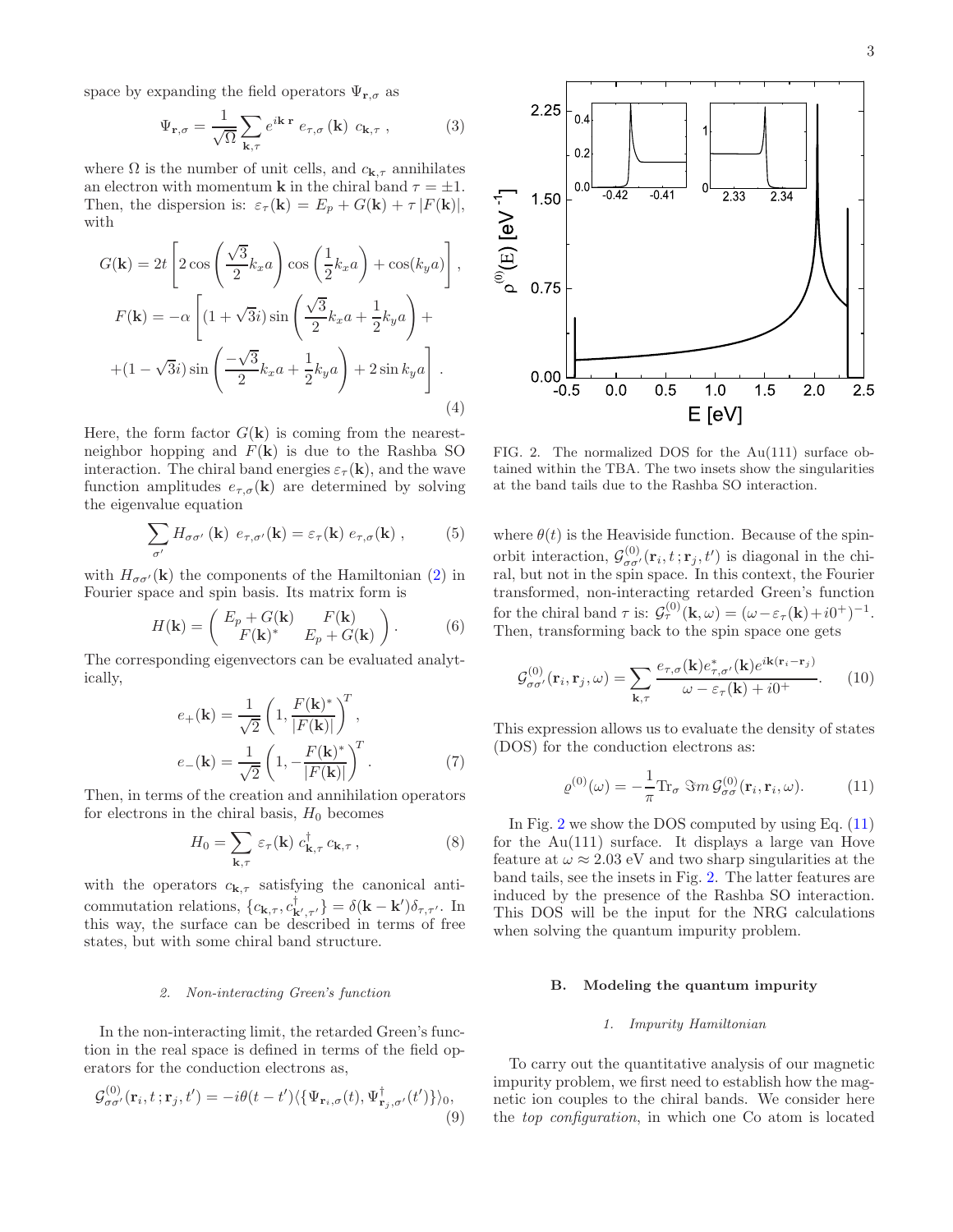on top of an Au atom, to which it hybridizes. The hybridization with all the other neighboring Au atoms is neglected. We have also considered other geometrical configurations (results are not presented here), where for example the Co atom is placed in plane, in the middle of a hexagon, or substitutes an Au atom, hybridizing with the nearest neighbors. Despite its simplicity, the considered top configuration captures entirely the essential physics. Correspondingly, the hybridization Hamiltonian is written as

<span id="page-3-1"></span>
$$
H_V = V \sum_{\sigma} \left( \Psi_{\mathbf{r}_{\text{imp}},\sigma}^{\dagger} d_{\sigma} + h.c. \right). \tag{12}
$$

Here  $\mathbf{r}_{\text{imp}}$  labels the Au site below the Co impurity,  $d_{\sigma}$ annihilates an electron with spin  $\sigma$  at the Co orbital, and V denotes the hopping between the two orbitals. Within the NRG approach, it is convenient to model the magnetic impurity by a single local orbital which carries only a spin label. Transformed to the chiral basis, Eq. [\(12\)](#page-3-1) becomes

<span id="page-3-2"></span>
$$
H_V = \sum_{\tau=\pm} \sum_{\mathbf{k},\sigma} \left( V_{\tau,\sigma}(\mathbf{k}) \ c_{\mathbf{k},\tau}^{\dagger} d_{\sigma} + h.c. \ \right). \tag{13}
$$

This expression is quite general, and the particular location of the impurity atom is reflected in the k-dependence of the hybridization factor,  $V_{\tau,\sigma}(\mathbf{k})$ . For the top configuration, one has  $V_{\tau,\sigma}(\mathbf{k}) = V e^*_{\tau,\sigma}(\mathbf{k})$ . Using Eq. [\(7\)](#page-2-2) for the eigenvectors, one then finds:  $V_{\tau,\uparrow}(\mathbf{k}) = V/\sqrt{2}$  and  $V_{\tau,\downarrow}(\mathbf{k}) = \tau V F(\mathbf{k})/(\sqrt{2}|F(\mathbf{k})|)$ . With the hybridization Hamiltonian [\(13\)](#page-3-2) at hand, the total Hamiltonian that describes the Co ion itself and the hybridization to the surface is:

$$
H = H_{\rm imp} + H_V \,,\tag{14}
$$

with

<span id="page-3-3"></span>
$$
H_{\rm imp} = \sum_{\sigma} \varepsilon_{d\sigma} d_{\sigma}^{\dagger} d_{\sigma} + U n_{\uparrow} n_{\downarrow} . \tag{15}
$$

This Hamiltonian is similar to the single-impurity Anderson Hamiltonian, $^{12}$  $^{12}$  $^{12}$  but with a somewhat modified hybridization. The first term in Eq. [\(15\)](#page-3-3) describes the onsite energy  $\varepsilon_{d\sigma} = \varepsilon_d \pm \frac{1}{2} g \mu_B B$  of the localized orbital, where we included a Zeeman splitting term due to the external magnetic field  $B$  applied along the  $z$ th direction. We assume that the g-factor for the Co atom on the Au(111) surface is around  $q = 2.5$ . In the second term, U represents the Coulomb repulsion felt when two electrons with opposite spins occupy the orbital, with  $n_{\sigma} = d_{\sigma}^{\dagger} d_{\sigma}$  denoting the occupation number. We take U and  $\varepsilon_d$  from ab-initio calculations<sup>[19](#page-6-19)</sup>:  $\varepsilon_d = -0.84$  eV and  $U = 2.85$  eV. The hybridization amplitude V is fixed by the Kondo temperature itself. Here, we define the Kondo temperature  $T_K$  as the half width at half maximum (HWHM) of the spectral function for the local orbital operator  $d_{\sigma}$  in the absence of an external magnetic field. Then, to get  $T_K = 75$  K, we take  $V = 0.25$  eV.

In the presence of a  $SU(2)$  spin symmetry, the electrons in the spin= $\{\uparrow,\downarrow\}$  channels are scattered in the same way by the magnetic impurity. In order to observe any spinresolved signal, it is necessary to break this symmetry by applying an external magnetic field along the zth direction. Then, the scattering becomes spin dependent, as the Kondo resonance is spin-split.<sup>[20](#page-6-20)[,21](#page-6-21)</sup> One drawback of such a set-up is due to the large Kondo temperature<sup>[22](#page-6-22)</sup>: a relatively large magnetic field is necessary in order to produce a detectable splitting of the Kondo resonance. Here we have considered  $B = 3$  T.

## <span id="page-3-0"></span>2. Calculation of the  $\mathcal{T}$ -matrix

To solve the quantum impurity problem, we employ Wilson's NRG method.<sup>[13](#page-6-13)</sup> NRG is a powerful tool for accurate calculations of equilibrium properties of arbitrarily complex quantum impurities coupled to electron reservoirs.[23](#page-6-23) The method consists in the logarithmic discretization of the continuum of conduction states, followed by a mapping to a one dimensional chain Hamiltonian (Wilson chain) with exponentially decaying hoppings. The mapping starts with expanding the operators  $c_{\mathbf{k},\tau}$  in terms of the eigenfunctions of the angular momen- $\text{tum}^{\mathbf{24}},$  $\text{tum}^{\mathbf{24}},$  $\text{tum}^{\mathbf{24}},$ 

$$
c_{\mathbf{k},\tau} = \frac{1}{\sqrt{|k|}} \sum_{m=-\infty}^{\infty} \frac{1}{\sqrt{2\pi}} e^{im\phi} c_{k,\tau}^m
$$
 (16)

and then constructing an effective impurity model by integrating out the electronic angular momentum modes. The broadening felt by the impurity is given by the imaginary part of the hybridization function

$$
\Delta_{\sigma}(\omega) = \sum_{\tau} \sum_{\mathbf{k}} \frac{|V_{\tau,\sigma}(\mathbf{k})|^2}{\omega - \varepsilon_{\tau}(\mathbf{k}) + i0^+}.
$$
 (17)

To a first approximation, the Rashba spin orbit coupling is weak and does not affect the impurity spectral function:  $\Delta_{\uparrow}(\omega) = \Delta_{\perp}(\omega)$ .

In order to determine the LMDOS, Eq. [\(1\)](#page-0-1), one needs to calculate the full Green's function  $\mathcal{G}_{\sigma\sigma'}(\mathbf{r};\mathbf{r};\omega)$ , which can be expressed in terms of the  $\mathcal{T}$ -matrix by using the Dyson equation. Let us now focus on the calculation of the  $\mathcal{T}$ -matrix itself. For quantum impurity models, one of the most elegant ways to perform this task is to relate it to some local correlation function that can be computed numerically with the NRG. For the Anderson model, the  $\mathcal{T}$ -matrix is related to the Green's function of the  $d_{\sigma}$  operators.<sup>[25,](#page-6-25)[26](#page-6-26)</sup> For a constant and real coupling V, the imaginary and real parts of the spin-resolved  $\mathcal{T}$ matrix are then given by

$$
\Im m \ \mathcal{T}_{\sigma}(\omega) = -\pi V^2 \mathcal{A}_{\sigma}(\omega),
$$
  

$$
\Re e \ \mathcal{T}_{\sigma}(\omega) = V^2 \mathcal{P} \int d\omega' \frac{\mathcal{A}_{\sigma}(\omega')}{\omega - \omega'}, \tag{18}
$$

with  $A_{\sigma}(\omega)$  the spectral function of the  $d_{\sigma}$  operators and  $P$  denoting a principal value integral. In order to obtain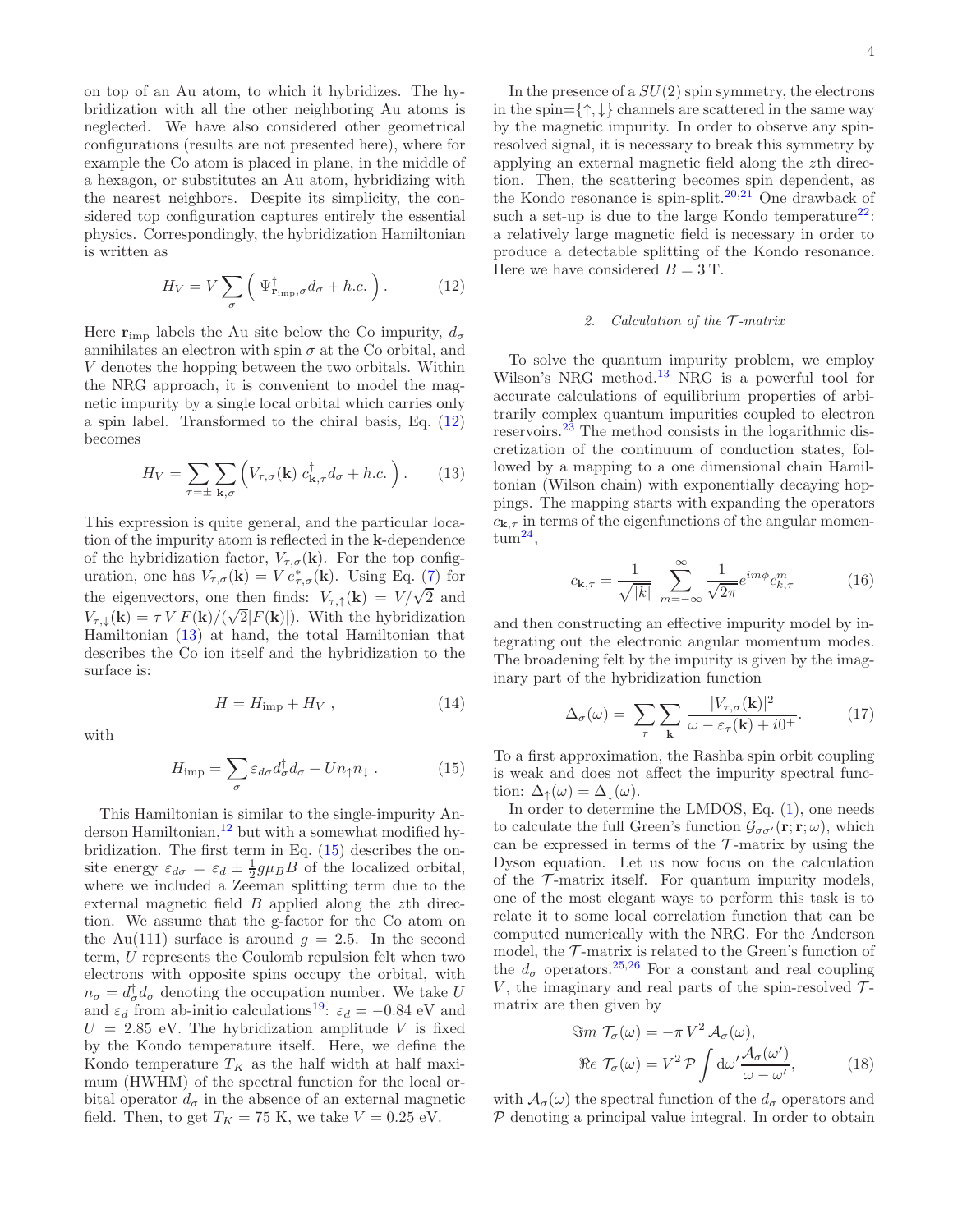

<span id="page-4-1"></span>FIG. 3. (Color online) The energy dependence of the spindependent spectral function  $\mathcal{A}_{\sigma}(\omega)$  of the local orbital around the Fermi level, calculated within the NRG approach. The splitting of the Kondo resonance is due to the external magnetic field,  $B = 3$  T. The inset shows the full energy dependence of  $A_{\sigma}(\omega)$ . The parameters for the Anderson model are:  $V = 0.25$  eV,  $U = 2.85$  eV and  $\varepsilon_d = -0.84$  eV.

reliable results for the spin-dependent spectral functions, we have employed the density-matrix NRG.[27](#page-6-27) In addition, we have included in our calculations the full energy dependence of  $\varrho^{(0)}(E)$  for the Au(111) surface.

In Fig. [3](#page-4-1) we show the energy dependence of the spinresolved spectral function  $\mathcal{A}_{\sigma}(\omega)$  in the vicinity of the Fermi level, with the inset presenting its full energy dependence. Although  $\varrho^{(0)}(E)$  shows a gap below  $E$  < 0.42 meV (the bandwidth in the NRG calculations was fixed to  $D = 2.5$  eV), the two Hubbard satellites and the Kondo peak at the Fermi level are clearly visible. The splitting of the Kondo resonance for  $B = 3$  T is visible in  $\mathcal{A}_{\sigma}(\omega)$ . The applied magnetic field is not strong enough to suppress the Kondo resonance, however it is sufficient to produce a spin-resolved response detectable in the LM-DOS. The  $A_{\sigma}(\omega)$  in Fig. [3](#page-4-1) was computed at  $T = 0$ , but it can be argued that our findings remain valid as long as we are in the Kondo regime:  $T < \min\{T_K, B\}$ . If the temperature increases, the Kondo peak becomes suppressed and eventually, at high temperatures  $T \gg T_K$ , it is completely smeared out by thermal fluctuations.

### <span id="page-4-0"></span>III. LMDOS: ANALYSIS OF THE NUMERICAL RESULTS

In this section we shall describe how we compute the LMDOS. As discussed in Sec. [I,](#page-0-2) the LMDOS can be related to the single particle Green's function, see Eq. [\(1\)](#page-0-1), and satisfies the Dyson equation, when expressed in terms of the  $\mathcal{T}$ -matrix. While this expression is somewhat cumbersome in the chiral basis due to the presence



<span id="page-4-3"></span>FIG. 4. (Color online) (a) The spatial distribution of the zth component of the LMDOS,  $M_z$ , around the Kondo impurity at energy  $E = -2$  meV, below  $E_F$  and (c) the corresponding cuts at different energies. The impurity is located at the center. The pattern formed around the magnetic impurity has a hexagonal symmetry and exhibits oscillations with distance from the impurity, with a period depending on the energy. The bright (dark) color corresponds to maximum (minimum) value of  $M_z$ . (b)  $M_z$  as a function of energy and distance from the impurity along the  $x$  direction, and (d) the energy dependence of  $M_z(E)$  calculated at the impurity site and the two nearest-neighbor sites.

of different form factors, in the spin space it simplifies considerably:

<span id="page-4-2"></span>
$$
\mathcal{G}_{\sigma\sigma'}(\mathbf{r}, \mathbf{r}', \omega) = \mathcal{G}_{\sigma\sigma'}^{(0)}(\mathbf{r}, \mathbf{r}', \omega) + \sum_{\sigma''} \mathcal{G}_{\sigma\sigma''}^{(0)}(\mathbf{r}, \mathbf{r}_{\text{imp}}, \omega) \times
$$

$$
\mathcal{T}_{\sigma''}(\mathbf{r}_{\text{imp}}, \omega) \mathcal{G}_{\sigma''\sigma'}^{(0)}(\mathbf{r}_{\text{imp}}, \mathbf{r}', \omega). \quad (19)
$$

The LMDOS can be calculated from  $\delta \mathcal{G}_{\sigma \sigma'}(\mathbf{r}, \mathbf{r}, \omega)$  =  $\mathcal{G}_{\sigma\sigma'}(\mathbf{r},\mathbf{r},\omega) = \mathcal{G}_{\sigma\sigma'}^{(0)}(\mathbf{r},\mathbf{r},\omega)$ , by replacing  $\mathcal{G}(\mathbf{r},\mathbf{r},\omega) \rightarrow$  $\delta \mathcal{G}(\mathbf{r}, \mathbf{r}, \omega)$  in Eq. [\(1\)](#page-0-1). Notice that the spin impurity acts as a simple point scatterer, and that in the magnetic response, only the second term in Eq. [\(19\)](#page-4-2) gives a finite contribution.

Within the present formalism, we are able to analyze both the spatial and the energy dependence of the local magnetization components. Here we will focus on  $M_r$  and the out-of-plane,  $M_z$  component of the LMDOS. The spatial distribution of the  $M_z$ , calculated at energy  $E = -2$  meV, is displayed in Fig. [4\(](#page-4-3)a). The bright (dark) areas correspond to the maxima (minima) of  $M_z$ . One can see that its spatial dependence displays a hexagonal symmetry with respect to the position of the magnetic impurity. Moreover,  $M_z$  exhibits oscillations with an en-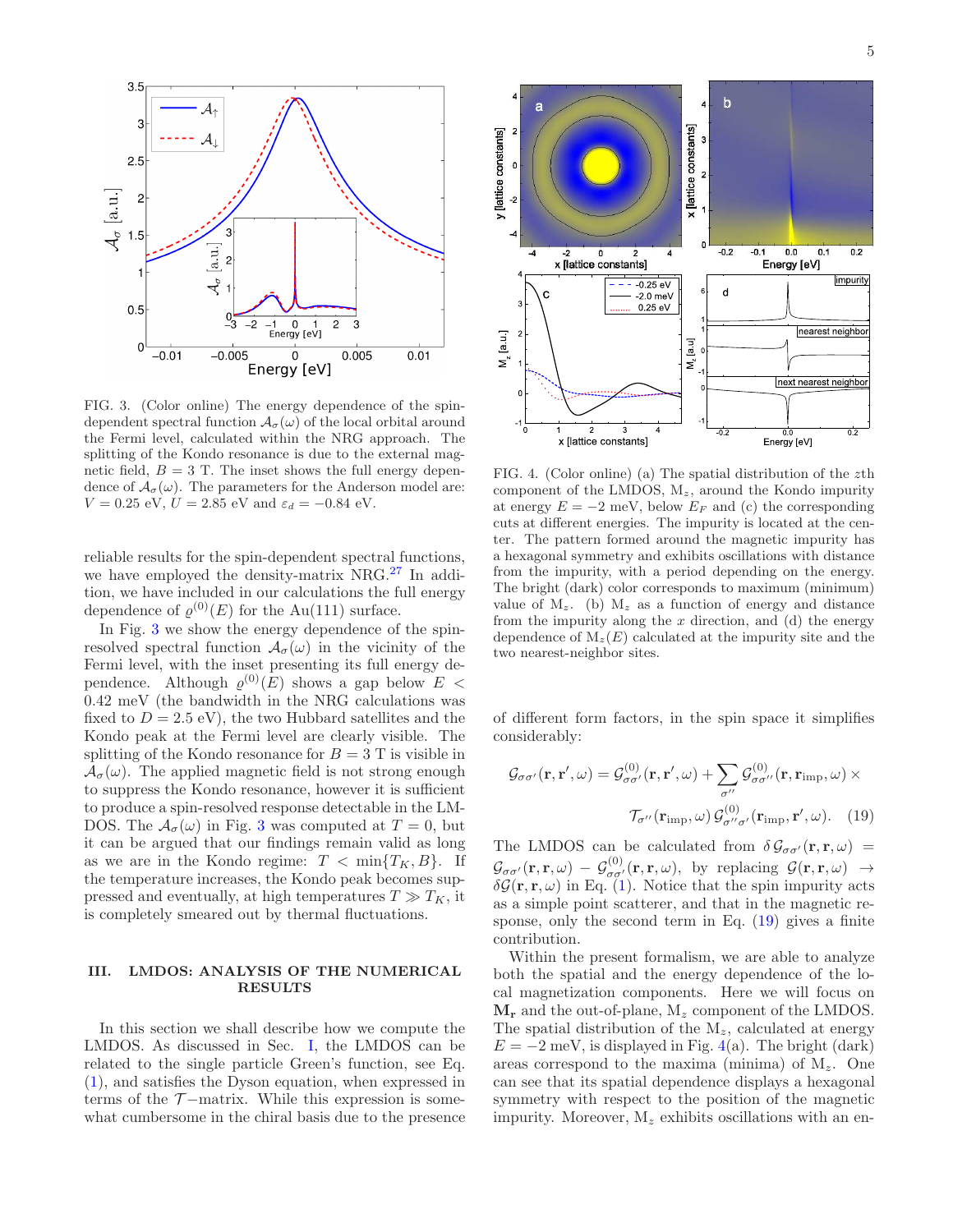

<span id="page-5-1"></span>FIG. 5. (Color online) (a) The spatial distribution of the inplane x component of the LMDOS,  $M_x$ , around the Kondo impurity at energy  $E = -2$  meV, and (c) the corresponding cuts (in the x direction) at different energies. (b)  $M_r$  as a function of energy and distance from the impurity along the  $x$ direction, and (d) the energy dependence of  $M_r(\omega)$  calculated at the nearest and next-nearest neighbor sites.

ergy dependent period. This behavior is displayed in Fig.  $4(c)$  $4(c)$ . When moving away from the Fermi energy, the magnitude of  $M_z$  decreases and the period of the oscillations becomes shorter as the energy is increased from negative to positive values. This is presented in Fig. [4\(](#page-4-3)b), which explicitly shows the energy and spatial dependence of  $M_z$  when E is swept across the Fermi surface. Close to  $E_F$ , the asymmetry induced by B in the spin sector, together with the presence of the split Kondo resonance, maximizes the amplitude of the local magnetization. However, when the energy is detuned from  $E_F$ , the LMDOS becomes suddenly suppressed, leading to a Fano-like resonance, similar to the LDOS.[28](#page-6-28) Moreover, the shape and magnitude of such a Fano resonance changes as one moves away from the impurity site, see Fig. [4\(](#page-4-3)d). One should note that within the TBA, although we have represented the spatial distributions as continuous, the calculations are only valid at the atomic sites.

In a finite  $B$ , the features observed in  $M_z$  are present irrespective of the presence of the Rashba SO interaction at the surface. On the other hand,  $M_r$  is very sensitive to the Rashba effect. Finite  $\alpha$  implies  $M_r \neq 0$ , otherwise  $M_r$  vanishes. The spatial distribution of  $M_r$  around the magnetic impurity together with its energy dependence are presented in Fig. [5.](#page-5-1) First of all, one can note that in the vicinity of magnetic impurity, the amplitude of

 $M_r$  is smaller by approximately one order of magnitude than the amplitude of  $M_z$ . In fact,  $M_r$  vanishes exactly at the impurity site, while  $M_z$  has a maximum there, see for example Fig.  $4(a,c)$  $4(a,c)$  and Fig.  $5(a,c)$  $5(a,c)$ . However, with increasing distance from the impurity,  $x > 3 \div 4a$ , both  $M_r$  and  $M_z$  become comparable and, in fact, for larger distances, the radial component can overtake  $M_z$ , as its decay is much slower than that of the zth component. The basic properties of the spatial dependence of  $M_r$  can be deduced from Fig.  $5(a)$  $5(a)$ . One can see that  $M_r$  is an odd function with respect to the radial distance, and oscillates with approximately the same period as  $M_z$ . Again, the highest amplitude of  $M_r$  occurs for energies around the Fermi energy due to the Kondo effect, and as the energy increases, the period of the oscillations decreases, see Fig.  $5(b)$  $5(b)$  and Fig.  $5(c)$ . The spatial and energy dependence of  $M_r$  is shown in Fig. [5\(](#page-5-1)b), while  $M_r$ at some particular positions is displayed in panel (d). It can be seen that the shape of the resonance at the nearest neighbor and the second-nearest neighbor sites is similar

Finally, we would like to emphasize that  $M_r$  is on one hand proportional to the strength of the SO interaction, and on the other hand to the asymmetry of the  $\mathcal{T}$ -matrix components for the spin- $\uparrow$  and spin- $\downarrow$  channels. While  $\alpha$ is an intrinsic feature of the surface, the asymmetry between the spin-↑ and spin-↓ channels can be changed by simply applying an external magnetic field. This guarantees that the topographic map of the surface develops interference patterns in  $M_r$  if the Rashba interaction is present. Therefore, the measurement of the in-plane component of the LMDOS offers an alternative way to angle resolved photoemission spectroscopy  $(ARPES)^4$  $(ARPES)^4$  to identify surfaces with spin orbit interaction.

to that of  $M_z$  [cf. Fig. [4\(](#page-4-3)d)].

## <span id="page-5-0"></span>IV. CONCLUDING REMARKS

In the present work we have investigated the behavior of the local magnetization density of states around a magnetic impurity in the Kondo regime, coupled to a metallic surface with Rashba spin orbit interaction. In order to make realistic estimates, we have considered a Co impurity on top of a Au(111) surface. This problem has been addressed using band structure calculations and the NRG method, which allowed us to obtain reliable predictions for the LMDOS.

In particular, we have studied the spatial and energy dependence of the LMDOS for both the radial (in-plane) and zth (out-of-plane) components. We have found that the in-plane component of the LMDOS is a pure Rashba effect. Furthermore, it turned out that the radial component displays oscillations with the distance from the impurity, and decays much slower than the zth component, so that at larger distances, the in-plane component may become dominant. Since  $M_r$  vanishes in the absence of spin orbit interaction, measuring the radial component using spin-polarized STM, provides a way to